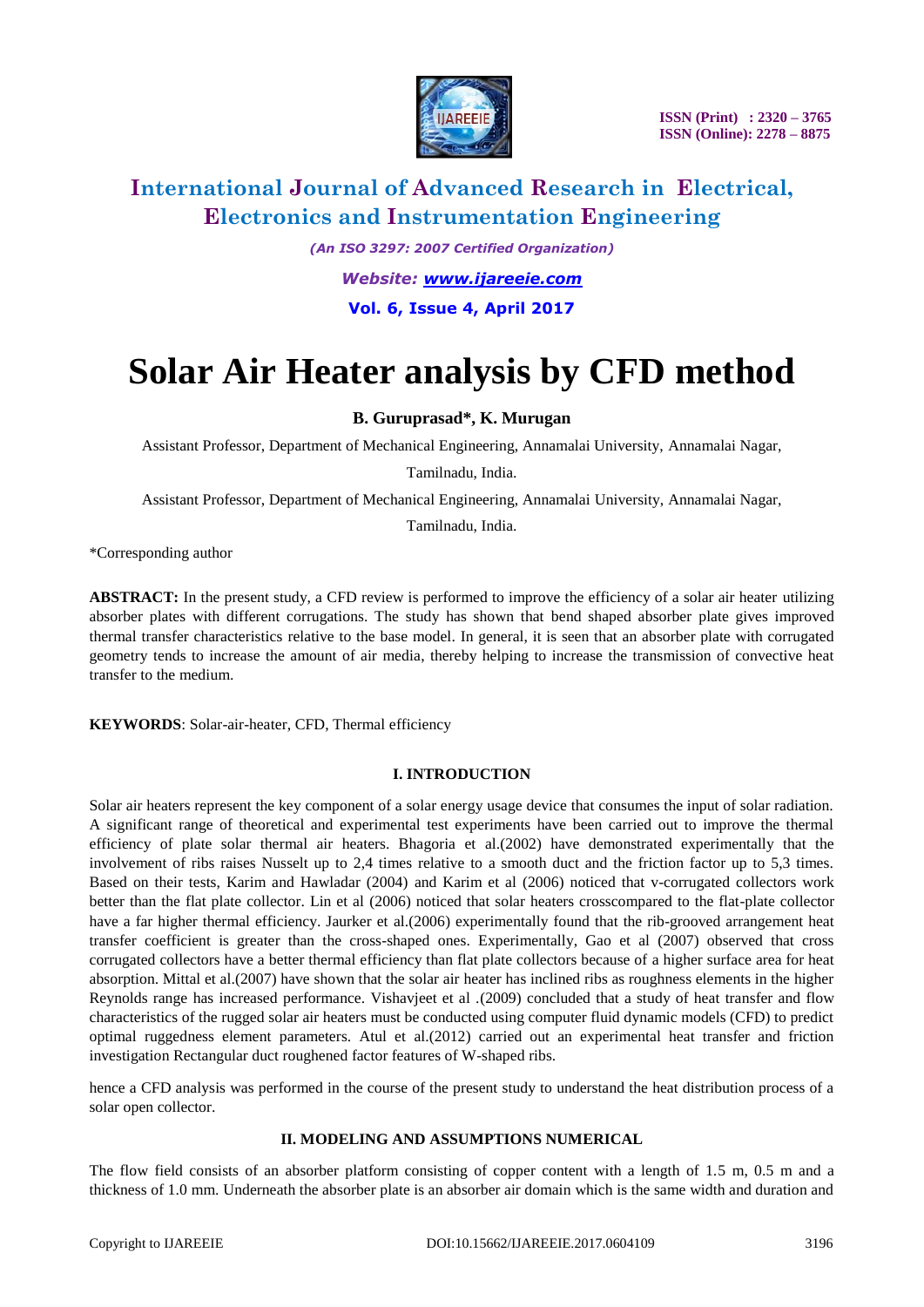

 **ISSN (Print) : 2320 – 3765 ISSN (Online): 2278 – 8875**

# **International Journal of Advanced Research in Electrical, Electronics and Instrumentation Engineering**

*(An ISO 3297: 2007 Certified Organization)*

#### *Website: [www.ijareeie.com](http://www.ijareeie.com/)*

#### **Vol. 6, Issue 4, April 2017**

50 mm height. For stabilizing the inlet flow, an inlet air domain of 0.75 m is given upstream of the air absorber region. Similarly, an air mixing outlet domain of 0.50 m long with a convergent outlet of 0.25m long is given downstream of the absorber air domain. The following are the condition was maintained.

- 1. Air was a constant, compressible medium.
- 2. The flow is continuous with has turbulent flow.

3. The absorber 's thermal-physical properties Plate is constant with respect to temperature.

4. Numerical simulation is performed in a constant state Fluent 6.3.

5.The 3D machine domain is meshed with amount of hexahedral power. The whole domain consists of 2.6 million components Include plate, air absorber, air inlet and Outlet air domain blending. Evaluate Grid Independence was carried out to verify the validity of mesh content. The change of result by more than 0.8 % which is taken here as the appropriate mesh quality for computation. Conservation equations used to the control volume to yield the velocity and temperature fields for the air flow in the air duct and the temperature fields for the absorber plate.



**Figure 1 Solar air collector model with corrugated**

#### **III. RESULTS AND DISCUSSION**

The complete domain consists of more than 1.0 million elements which include the absorber plate, absorber air, inlet air and outlet mixing air domain. The grid independence test was performed to check validity of the quality of mesh on the solution. Further refinement of mesh did not change the result by more than 0.9 % which is taken here as the appropriate mesh quality for computation. Conservation equations were solved for the control volume to yield the velocity and temperature fields for the air flow in the air duct and the temperature fields for the absorber plate.The simulation is carried out at three different mass flow rates and the results. It is clearly seen that, as the absorber plate is uniformly heated with respect to different mass flow rates, the air in the absorber duct gets differentially heated with lesser temperature gradient for higher mass flow rate and also for lower mass flow rate, the temperature gradient was minimal. With respect to the different flow rates, the absorber plate temperature has higher temperature with respect to minimum velocities of flow. The convective effect brings down the absorber plate temperature with respect to the velocity of flow. When the convective heat increases with corrugations across the flow path. the air temperatures were fluctuated in corrugated configuration because of higher convective heat transfer shown in figure 1 to 5.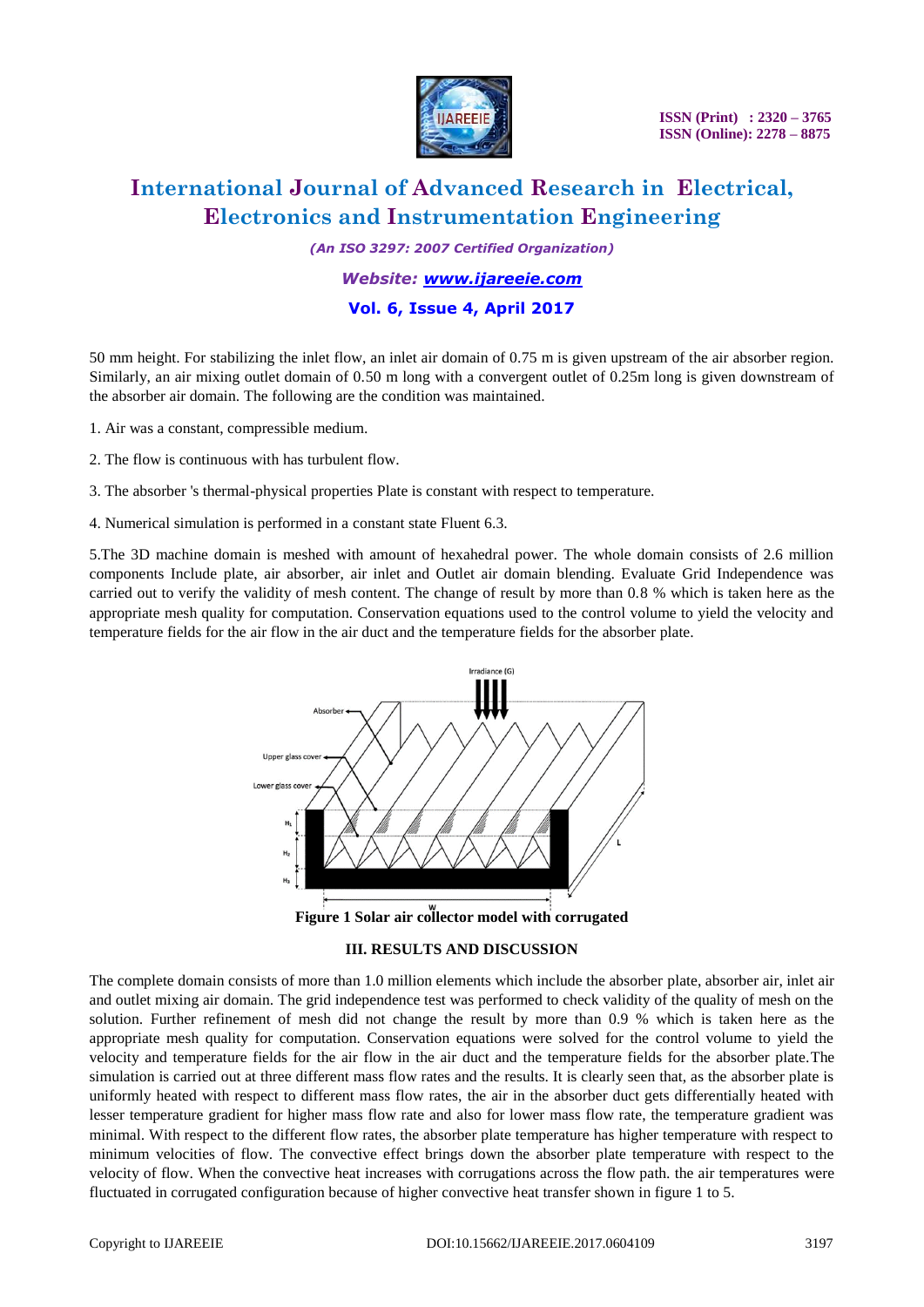

# **International Journal of Advanced Research in Electrical, Electronics and Instrumentation Engineering**

*(An ISO 3297: 2007 Certified Organization)*

*Website: [www.ijareeie.com](http://www.ijareeie.com/)*

### **Vol. 6, Issue 4, April 2017**











Figure 1 to 5 Absorber plate temperature loss Vs Type of corrugation

#### **IV. CONCLUSION**

It was observed that the better heat transfer characteristics at all mass flow rates in the bend-shaped corrugated absorber plate and heat transfer rate largely at higher mass flow rates in V shaped configurations with respect to the base readings. The CFD helps in design the solar air collector by varying the different variables easily, practically which is complicated. The CFD packages help to provide the contours data, which is useful to know the performance of the solar collector.